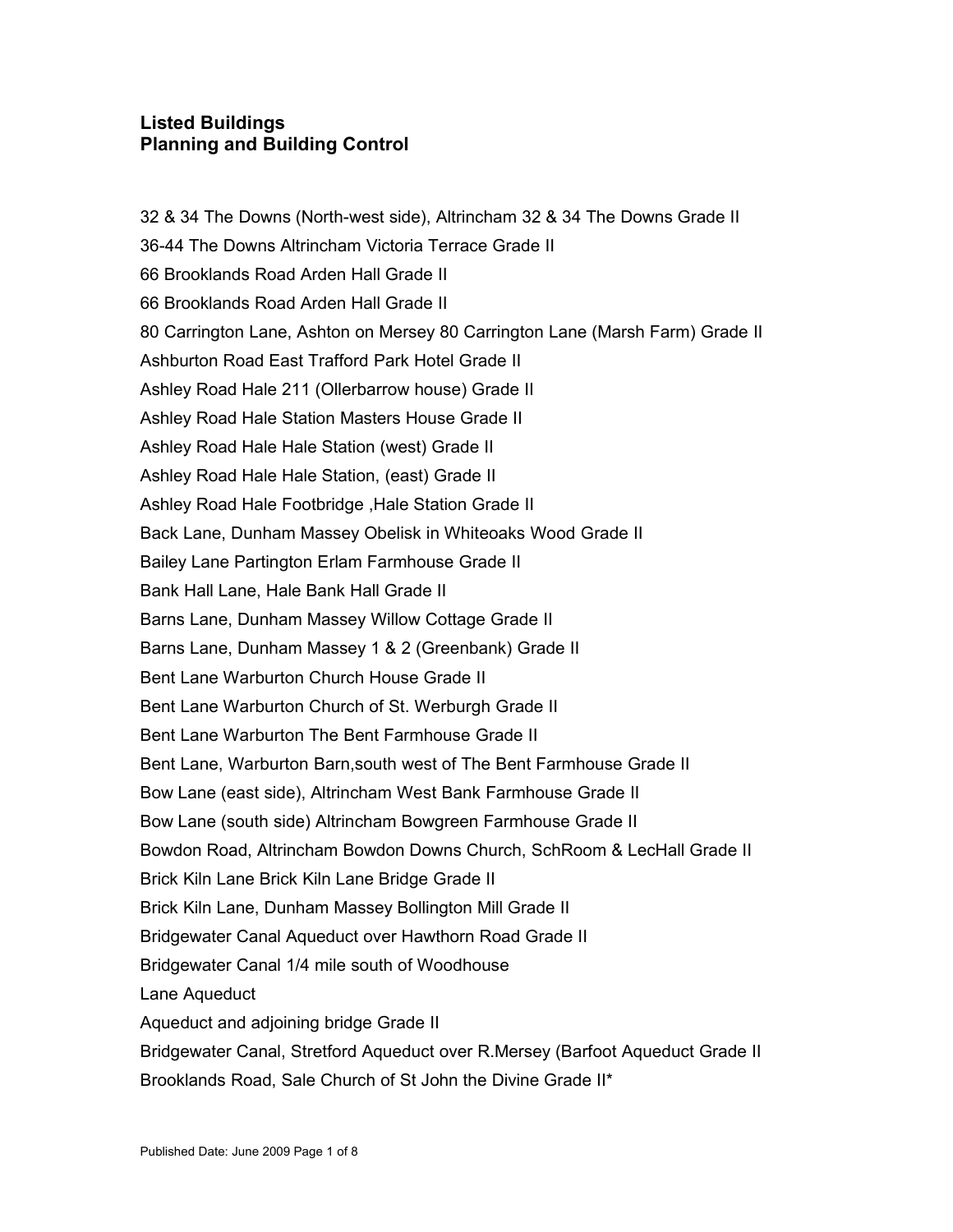Carrington Lane 80 Carrington Lane (Marsh Farm) Grade II Carrington Lane (North Side) Brooks' Institute Grade II Carrington Lane (now Church Fields) Ashton on Mersey Barracks Farmhouse & Cottage Grade II Carrington Lane Carrington Ackers Farmhouse Grade II Carrington Road, Flixton No. 52 (The Old Rectory) Grade II Chapel Lane Hale Hale Chapel Grade II\* Chapel Lane Hale Lychgate, Hale Chapel Grade II Charcoal Road (south side) Charcoal Lodge Grade II Charcoal Road, Dunham Massey Yew Tree Cottage, Lime Tree Cottage Grade II Charcoal Road, Dunham Massey Big Tree House Grade II Chester Road St Ann's Presbytery Grade II Chester Road Old Trafford Stretford Essence Factory Grade II Chester Road Stretford Former cross base St Matthews churchyard Grade II Chester Road Stretford Entrance portal and lodges to White City Grade II Chester Road Stretford The Great Stone at entrance Gorse Hill Grade II Chester Road Stretford Church of St Ann Grade II Chester Road Stretford Civic Theatre Grade II Chester Road Stretford Stretford War Memorial Grade II Chester Road, Stretford Church of St Matthew Grade II Chester Road, Stretford Gorse Hill Park entrance portal, lodges Grade II Chester Road, Stretford The Top Rank Club (former Essoldo Cinema Grade II Church Brow (north west side) 1, Church Brow Grade II Church Brow (north west side) Bowdon 7a(Bowdon Old Forge),8,9 & 10 Grade II Church Brow (north west side), Bowdon No7. Church Brow Grade II Church Brow (north-west side), Bowdon 5 & 6 Grade II Church Brow (south east side) Bowdon Church of St. Mary the Virgin Grade II\* Church Brow (south east side) Bowdon St Mary's piers, railings and walls Grade II Church Brow, (St Mary's Church graveyard), Bowdon sundial post Church Brow,(south east side), Bowdon The White Cottage Grade II Church Brow,(south west side) Bowdon war memorial Grade II Church Lane Ashton on Mersey, Sale Sundial, St Martins Church graveyard Grade II Church Lane Sale Church of St Martin Grade II\* Church Lane, Sale 125 and 127 (Ashton New Hall) Grade II\*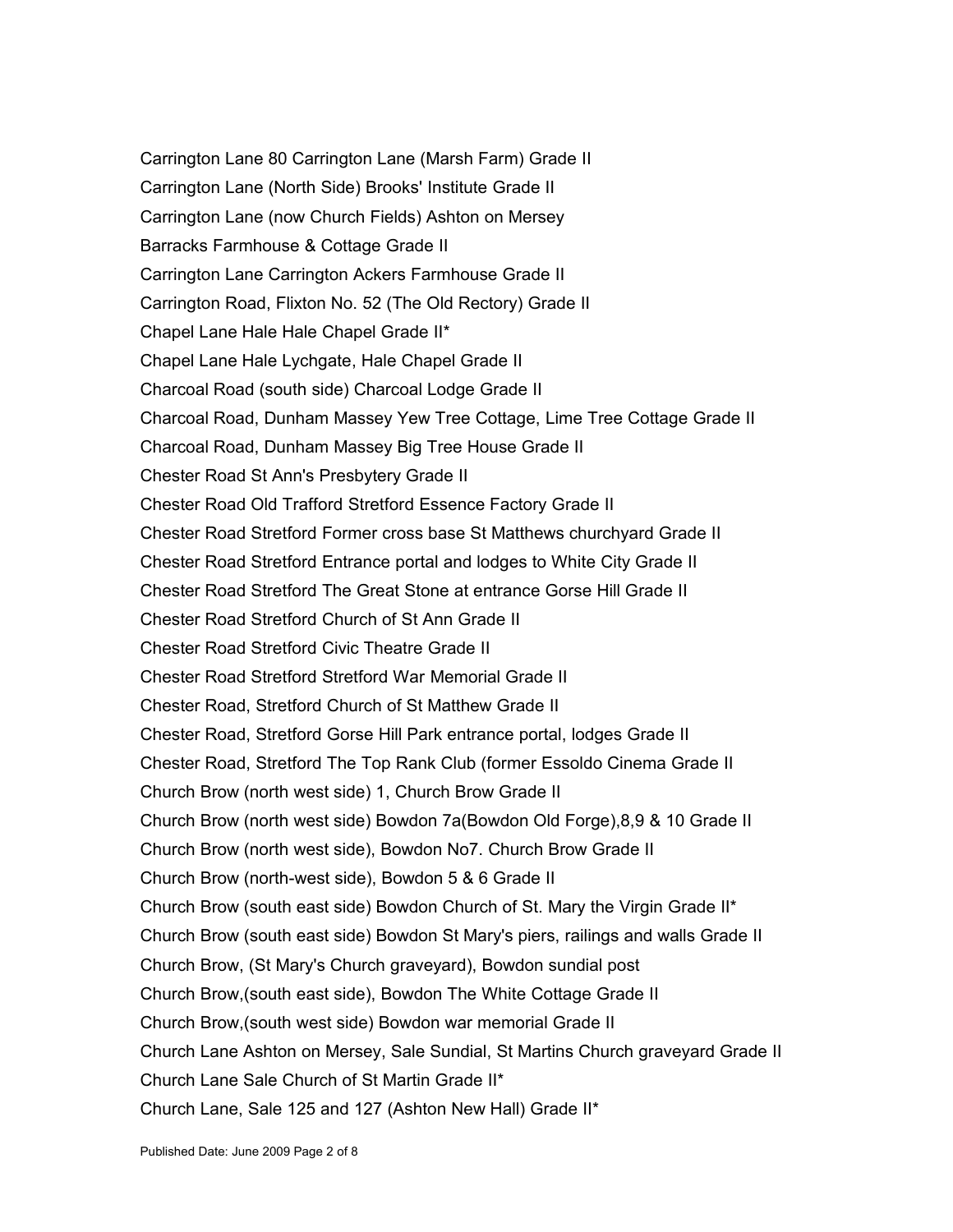Church Lane,Sale Lychgate, Church of St Martin Grade II Church Road Flixton Jones chest tomb churchyard Grade II Church Road Flixton Sundial, St Micheal's Church Grade II Church Road Sale Church of St Anne Grade II Church Road, Flixton Church of St. Michael Grade II\* Church Street (west side), Altrincham Church of Saint George Grade II Clarement Drive, Altrincham Gateposts and Walls to Timperley Lodge Grade II Cornbrook Road (off) Stretford Brindley's Weir Grade II Crampton Lane Carrington Westwood Lodge Grade II Cross Street Sale 118 and 120 Grade II Davyhulme Road Davyhulme Urmston No. 240 (Yew Tree Farmhouse) Grade II Davyhulme Road, Davyhulme Urmston Stable adj. 240, Yew Tree Farmhouse Grade II Davyhulme Road, Davyhulme Urmston Commemorative urn opp Lowood Ave Grade II Delamer Road (south east side) Bowdon Trinity United reform Church Grade II Dunham Park Dunham Massey Carriage House Grade I Dunham Park, Dunham Massey Nos.1 & 2 Barn Cottages Grade II Dunham Park, Dunham Massey Langham Grove Obelisk Grade II Dunham Park, Dunham Massey Free standing pier Grade II Dunham Park, Dunham Massey Gateway in bounding wall Grade II Dunham Park, Dunham Massey Orangery Grade II Dunham Park, Dunham Massey 2 piers and lakeside wall Grade II Dunham Park, Dunham Massey Wellhouse and adjoining root arbour Grade II Dunham Park, Dunham Massey stables to west of Barn Cottage Grade II Dunham Park, Dunham Massey stables to south of Hall Grade I Dunham Park, Dunham Massey 2 small piers Grade II Dunham Park, Dunham Massey Slaughterhouse Grade II Dunham Park, Dunham Massey Dunham Hall Grade I Dunham Park, Dunham Massey Deer House Grade II Dunham Park, Dunham Massey pier Grade II Dunham Road Altrincham and Dunham Massey War Memoria Grade II Dunham Road (east side) Bowdon Denzell Hospital Grade II\* Dunham Road (north side) Church of Saint Margaret Grade II\* Dunham Road (west side) Bowdon mile post at Shepherds Brow Grade II Dunham Road Dunham Massey Farm buildings, quadrangle, Home Farm Grade II Dunham Road Dunham Massey Home Farm Dovecote Grade II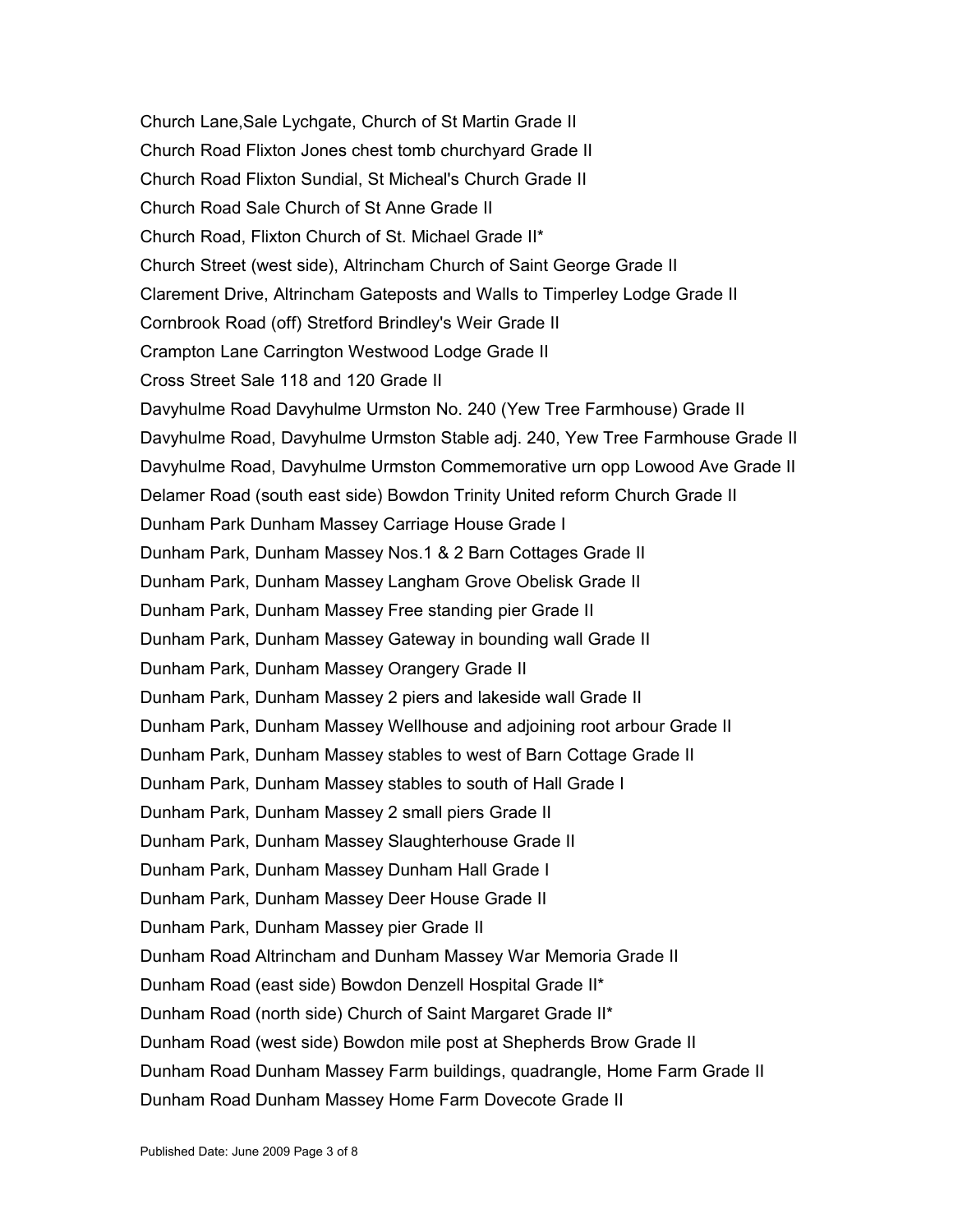Dunham Road Warburton Post Office House Grade II Dunham Road, Altrincham Nursery Cottage Grade II Dunham Road, Altrincham 8 Dunham Road Grade II Dunham Road, Dunham Massey Aviary adjoining Dunham Massey lodge Grade II Dunham Road, Dunham Massey Dunham Massey Lodge Grade II Dunham Road, Warburton The School Grade II Dunham park, Dunham Massey Pier. Grade II Dunham park, Dunham Massey sawmill (watermill) Grade II\* Dunham park, Dunham Massey sundial on garden forecourt Grade II Dunham park, Dunham Massey Temple to west of Dunham Hall Grade II East Downs Road (south side) Bowdon Summerfield and Cransley Grade II East Downs Road, Bowdon High Lawn Grade II Edge Lane Stretford Union Church Grade II Firs Road (east side) Bowdon water fountain at junct Stamford Rd. Grade II Flixton Road (East Side) - Wall on north side of garden at Flixton House, Urmston Wall - Flixton House Grade II Flixton Road, Flixton, Urmston Flixton House and adjoining outbuilding Grade II Green Lane Ashton on Mersey, Sale St Martin's School and Schoolhouse Grade II Green Walk Bowdon Erlesdene Grade II Green Walk Bowdon Oakley Grade II Green Walk, Bowdon Hilston House Grade II Hale Road Hale 223 & 225 (Barrowcroft) Grade II Hale Road Hale 224 (Royd House) Grade I Hale Road Hale Hale Chapel, Sunday School, house Grade II Hale Road Hale war memorial junct Broomfield Lane Grade II Hale Road Hale 226 (Greystoke) Grade II Hale Road Hale 227(White Thorn Lodge) & 229 (Turvelaws) Hale Road Hale 231 (Cross Heyes) Grade II Hale Road hale 253 (Halecroft) Grade II\* Hale road, Hale 233 (Tiverton) Grade II Harboro Road Sale 77 (The Beech) Grade II Harboro Road Sale Church of St Mary Magdalene Grade II Harrington Road/Bradgate Road (South Side): Suffolk Road, Altrincham Bradgate and Homacre: Suffolk House Grade II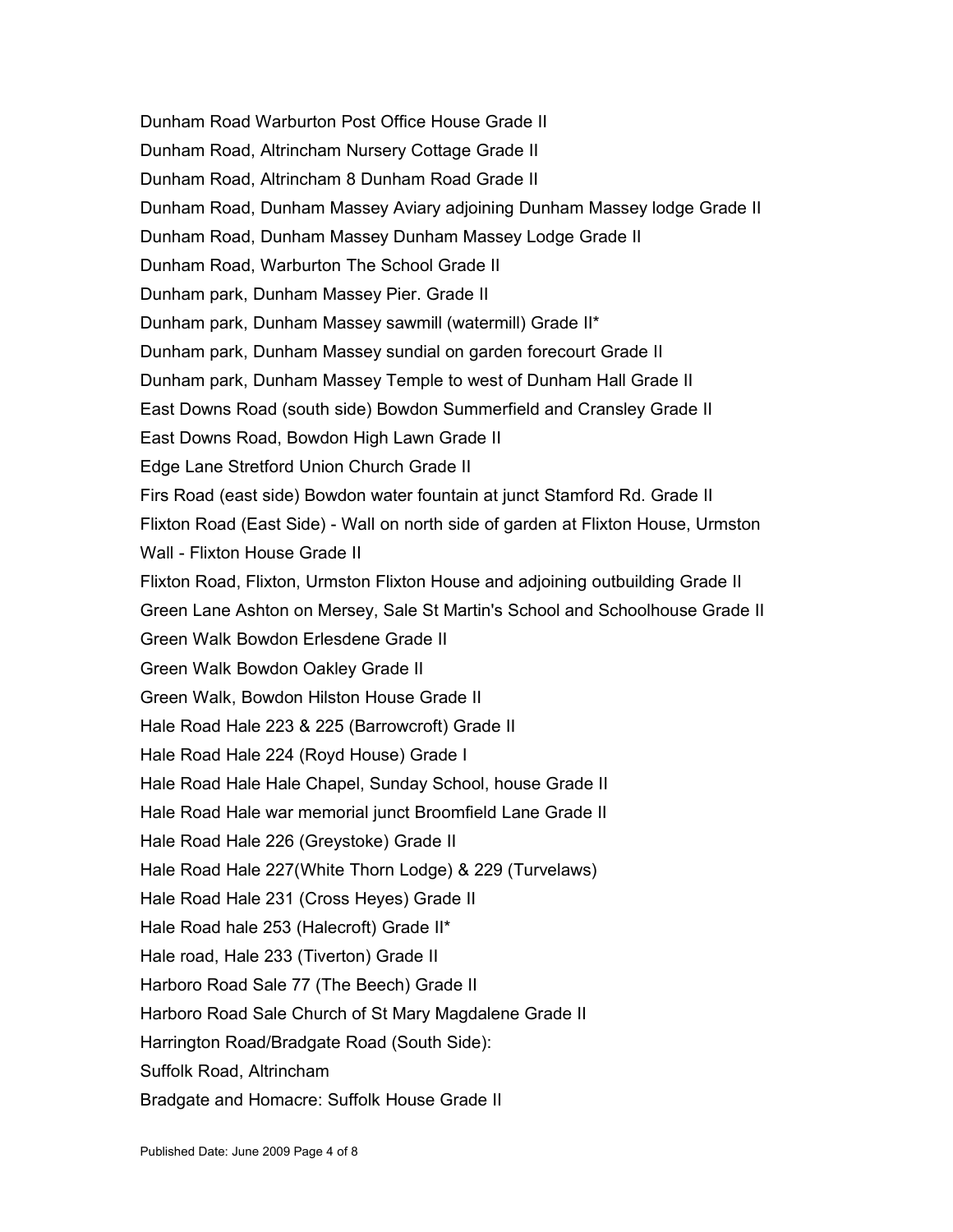Hawley Lane Hale Barrow Cottage Grade II High Street, Altrincham Stamford Estates Office & Nat Trust Shop Grade II Hill Top Drive The Old farm Grade II Hill Top Drive Hale Sundial to rear of The Old Farm Grade II Kingsway (south side) 2,4/6 & right 3 bays of 8 Grade II Langham Road (north side) 30,32,34( 3,2,1 Rostherne View) Grade II Langham Road / Heald Road 16 + 14 Langham Road Grade II Langham Road Bowdon 91 (Vale House ) Grade II Langham Road Bowdon Bowdon Old Hall Grade II Leys Road, Altrincham Watling Gate Grade II Lindsell Road (south side), Altrincham St.Alban's Vicarage Grade II Lindsell Road, Altrincham Church of Saint Alban Grade II Linotype Works, Woodfield Road The Main Office Block to the Linotype Wo Grade II Manchester Road (North Side), Partington Church of St Mary Grade II Manchester Road (west side) 139/141 (Lloyds Bank & Post Office) Grade II Manchester Road Carrington Church of St. George Grade II\* Manchester Road, Altrincham The Railway Inn P.H Grade II Manchester Road, Altrincham Luxi Leisure Ltd (warehse adj coal wharf Grade II Manchester Ship Canal - Barton Bridge, Barton Aqueduct and Control Tower. That part in Urmston. Barton Bridge, Barton Aqueduct Grade II\* Manchester Ship Canal, Stretford Trafford Road Bridge Grade II Manor Avenue (South Side) Church of St Clement Grade II Market Street, Altrincham 1, 1A, & 3 Grade II Market Street, Altrincham 14 & 16 Market Street Grade II Market Street, Altrincham 5 Market Street Grade II Market Street, Altrincham 7 Market Street Grade II Market Street, Altrincham Market House Grade II Market Street, Altrincham 10 & 12 Market Street Grade II Marsland Road Sale and Brooklands Cemetery, Chapel Grade II Marsland Road Sale Brooklands Station Grade II Marsland Road, Sale Sale and Brooklands Cemetery Chapel Grade II Moss Lane Warburton Barn, s.e. of Birch Farmhouse Grade II Normans Place, Altrincham 2,4,6 & 8 Grade II Normans Place, Altrincham Richmond House Grade II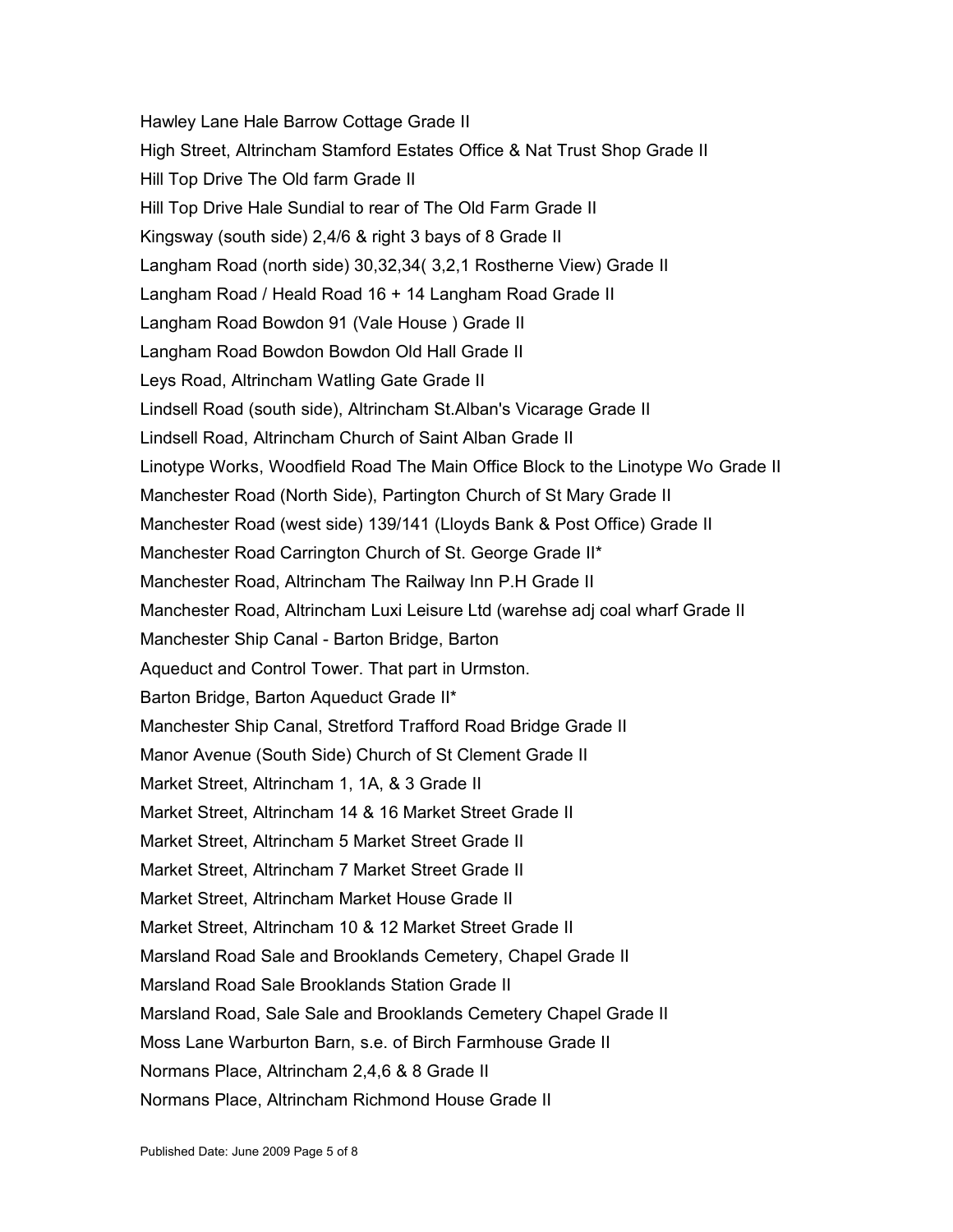Normans Place, Altrincham The Elms Grade II Northenden Road Sale 114 (Trinity House) Grade II Old Market Place (North Side) Unicorn Hotel Grade II Old Market Place (South Side) Nos 2, 2A, 4A and 4 Grade II Old Market Place (West Side) Lloyds Bank, Bank House & No 7 Grade II Old Market Street, Altrincham 16 Old Market Street Grade II Paddock Lane Warburton barn to s.w of Overtown Farmhouse Grade II Paddock Lane Warburton Shippon to west of Wigsey Farmhouse Grade II Paddock Lane, Warburton Padocklake Farmhouse Grade II Paddock Lane, Warburton Wigsey Farmhouse Grade II Park Road (south side) Bowdon 11&13 (Dene Hill and The Old Vicarage) Grade II Park Road Hale 115 (Cintra) Grade II Park Road Hale 121 (The Shiel) Grade II Park Road Hale 119 (The Hollies) Grade II Park Road Hale 117 (Broadoaks) Grade II Park Road, Warburton farm building s.side Warburton Park farm Grade II Planetree Road Hale 27 (The Garth) Grade II Planetree Road Hale 20 (The Homestead) Grade II Priory Road milestone in grounds of The Priory Grade II Priory Road Bowdon The Priory and The Well House Grade II Priory Road Bowdon Sundial in grounds of The Priory Grade II Red House Lane, Dunham Massey Sinderland House Grade II Redclyffe Road (West Side) Church of All Saints Grade I Redclyffe Road (West Side) - All Saints Presbytery All Saints Presbytery Grade II Richmond Road (east side) Bowdon Scriven House, The Ridge, shop, The Holl Grade II Rifle Road (junction with M60) Sale Sale Old Hall Dovecote Grade II Roaring Gate Lane Hale Barn Davenportgreen Roaring Gate Lane Hale Paddy's Hut, Davenportgreen Grade II Roaring Gate Lane Hale Davenportgreen Farmhouse Grade II Rossmill Lane Hale Rossmill farmhouse Grade II Sandiway Road (north side) Altrincham 1-11 (odd) Grade II Sandiway Road (north side) Altrincham 13-21 (odd) Grade II School Lane Dunham Massey Dunham School Grade II School Lane, Dunham Massey Magnolia and The Meadows Grade II School Lane, Dunham Massey Dunham School; Bridge Grade II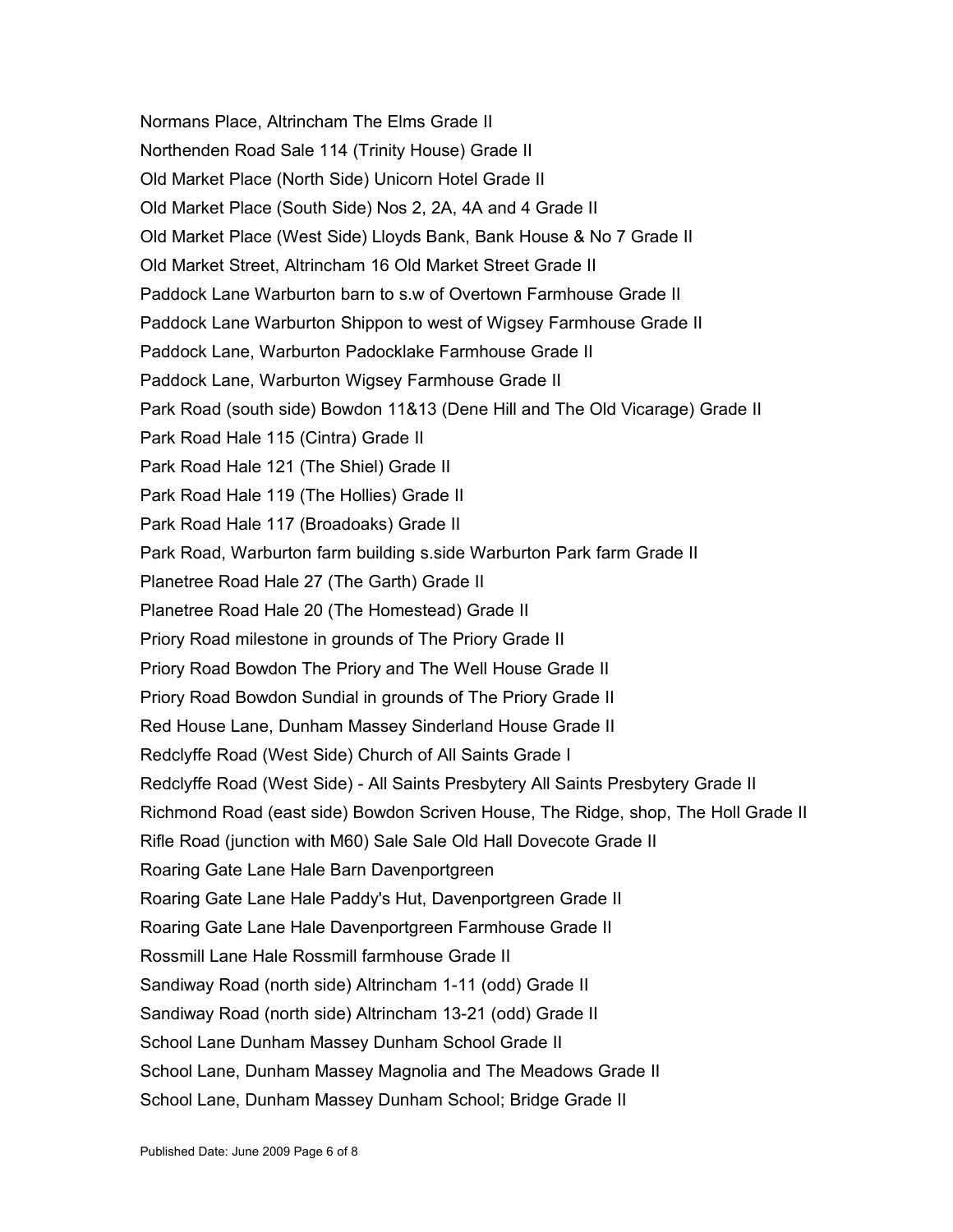School Road Sale Lloyds Bank Grade II School Road Sale War Memorial Grade II Seamon's Road, Altrincham Seamon's Moss Bridge Grade II Shay Lane Hale Davenportgreen Hall Grade II South Downs Road Barn to north of Moss Farmhouse Grade II South Downs Road Moss Farmhouse Grade II South Downs Road Bowdon Moss Cottage Grade II South Downs Road, Hale The Old House Grade II Springfield Road Sale Church of St Paul Grade II St John's Road (north side) Altrincham Church of St John the Evangelist Grade II Stamford New Road Altrincham 1-11 Stamford House Grade II Stamford New Road Altrincham Clock Tower on Station forecourt Grade II Stamford New Road, Altrincham Stamford House (1-13 Moss Lane) Grade II Stamford New Roar Altrincham 42, 44 , Station Hotel Grade II Stamford Road Bowdon 75(Oakfield Cottage),77(The Cottage) Grade II Stamford Road Bowdon The Griffin Grade II Station Road, Dunham Massey Village Farmhouse inc gate piers Grade II Station Road, Dunham Massey Manor Farmhouse Grade II Station Road, Dunham Massey The Hollies Grade II Stockport Road, Altrincham The Old Hall Grade II Stretford Road (North Side) Urmston No 225 (Newcroft House) Grade II The Downs 56 to 62 Downs Place Grade II The Downs Boundary Stone Grade II The Green Partington Stocks Grade II The Village (South Side) Flixton, Urmston Nos 18 and 20 (Larkrise) Grade II The Village (South Side) Flixton, Urmston No 16 Grade II Thorley Lane (east side), Altrincham Christ Church Grade II Townfield Lane Warburton Cross Base Grade II Townfield Lane, Warburton stocks Grade II Townfield Lane, Warburton stone flag wall around cross and stocks Grade II Trafford Town Hall, Talbot Road, Stretford Town Hall Grade II Warburton Lane Warburton Heathlands Farmhouse Grade II Warburton Lane, Warburton Barn to north east of Heathlands Farmhouse Grade ll Warburton Lane Warburton building 10m west of Villa Farmhouse Grade II Washway Road, Sale Tatton Cinema Grade II